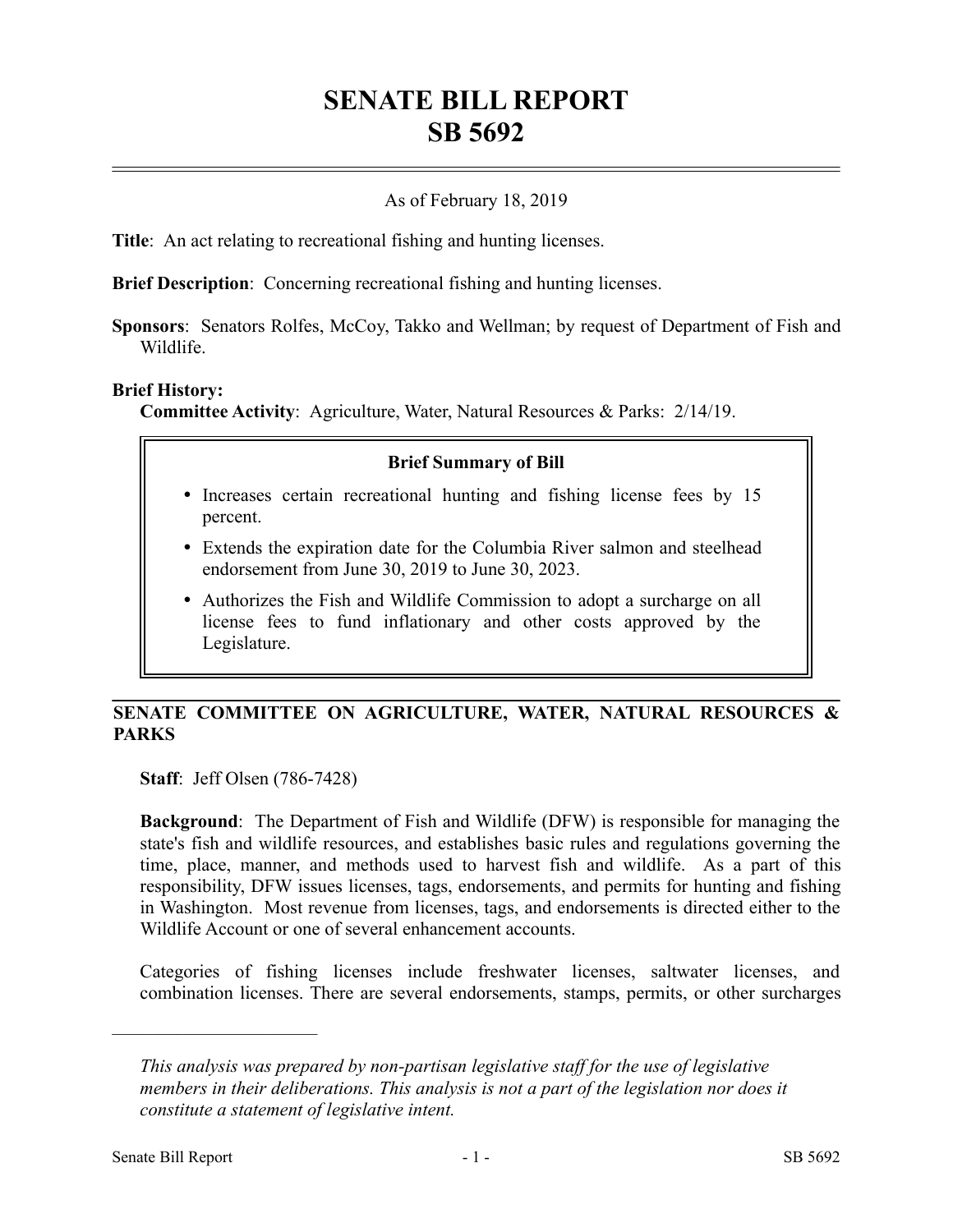required for particular activities in addition to a fishing license. Fee amounts for fishing licenses, stamps, permits, and endorsements are set in statute. A catch record card is required to fish for salmon, steelhead, sturgeon, or Puget Sound Dungeness crab. There is no charge for the first catch record card, and subsequent catch record cards are \$11 each. Individuals age fifteen and older must purchase a fishing license. Youth under age fifteen are not required to purchase fishing licenses; however, to fish for salmon, steelhead, sturgeon, or Puget Sound Dungeness crab, youth must hold a catch record card and, if applicable, a Puget Sound Dungeness crab endorsement. The catch record card and crab endorsement are free of charge for youth under age fifteen.

The Columbia River Salmon and Steelhead Endorsement Program (Endorsement Program) was created in 2009 and revenue from purchases funds activities related to continuing and expanding selective fisheries in the Columbia River Basin. Individuals age fifteen and over must purchase an endorsement in order to fish for salmon and steelhead in the Columbia River or its tributaries. The endorsement costs \$7.50 and the Endorsement Program expires on June 30, 2019.

There are separate hunting licenses and endorsements for big game, small game, and certain other species for both general season hunting and special hunts. There are separate rates for state residents, nonresidents, and youth under age sixteen, and those amounts are set in statute.

A hunter or fisher that fails to report their harvest is subject to an administrative penalty of no more than \$10. The penalty must be paid before a new hunting license, catch record card, or Dungeness Crab Endorsement may be issued.

**Summary of Bill**: Recreational hunting and fishing license fees are increased by 15 percent, with exceptions to limit the increase for certain packages of licenses. For example, the following popular resident hunting and fishing licenses will be modified as follows:

| License                         | <b>Current Fee</b> | Change  | <b>New Fee</b> |
|---------------------------------|--------------------|---------|----------------|
| big game deer/elk/bear/cougar   | \$85               | \$12.75 | \$97.75        |
| big game deer/elk               | \$75               | \$11.25 | \$86.25        |
| big game deer                   | \$39               | \$5.85  | \$44.85        |
| small game                      | \$35               | \$5.25  | \$40.25        |
| turkey tag                      | \$14               | \$2.10  | \$16.10        |
| combination fishing             | \$45.50            | \$6.36  | \$51.86        |
| freshwater                      | \$25               | \$3.75  | \$28.75        |
| saltwater                       | \$25.50            | \$3.83  | \$29.33        |
| 1-day combo fishing             | \$16.50            | \$2.48  | \$18.98        |
| Columbia River salmon/steelhead | \$7.50             | \$1.13  | \$8.63         |

These amounts do not include dealer or transaction fees.

A new hunt Washington license for residents containing a combination for deer, elk, bear, cougar, a small game license, a migratory bird permit, a migratory bird authorization, and two turkey tags is created and the fee is \$172.64. For small game, a new hunt Washington bird license for residents containing a combination for small game, a migratory bird permit, a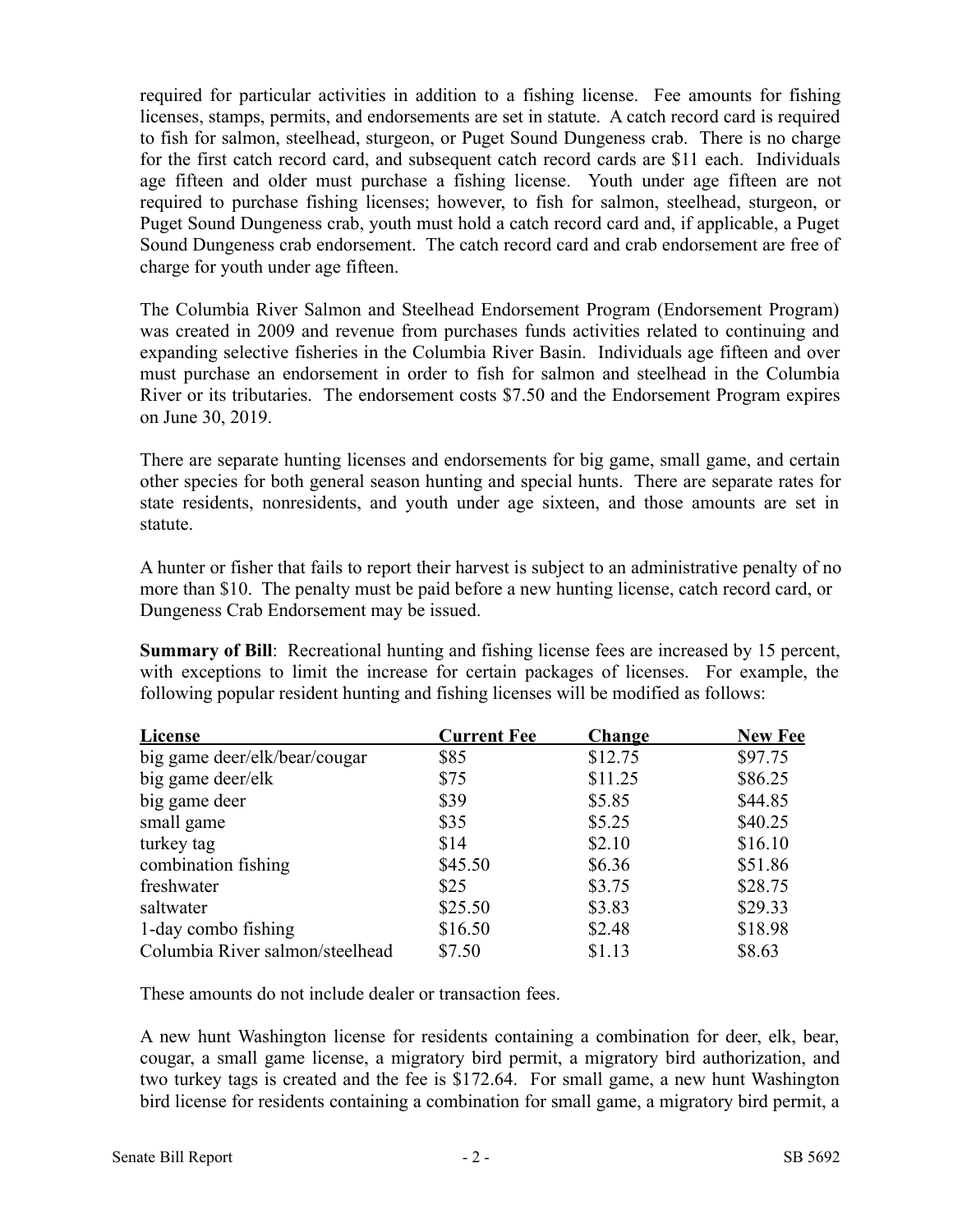migratory bird authorization, and two turkey tags is created and the fee is \$96.25. For fishing, a new fish Washington license for residents containing a combination fishing license, a two-pole endorsement, a Dungeness crab endorsement, and a Columbia River salmon and steelhead endorsement is created and the fee is \$72.56. A new sportsperson license for residents containing both the hunt and fish Washington licenses is created and the fee is \$245.20.

For fishing licenses, the definition of youth is changed from under age fifteen to under age sixteen. Modifications are made to the harvest reporting requirements to ensure that those failing to report are subject to the administrative penalty for not reporting. The Fish and Wildlife Commission (Commission) may adopt rules to offer a one-time discount of up to \$20 on a first-time resident hunting license for those who have completed the hunter education program. In addition to a small game hunting license, a supplemental migratory bird permit is required to hunt for band-tailed pigeon, brant, sea duck, snow goose, and southwest Canada goose.

Enhancement programs and a portion of the Dungeness crab endorsement must receive the following percentages, rather than specific dollar amounts:

- 4 percent of the revenue from each small game hunting license fee is deposited in the Eastern Washington pheasant enhancement account;
- 5 percent of all freshwater and combination fishing licenses will be deposited into the warm water game fish account;
- 11 percent of all saltwater and combination fishing licenses will be deposited into the recreational fisheries enhancement account;
- 2 percent of all saltwater, freshwater, and combination fishing licenses will be deposited into the regional fisheries enhancement group account;
- 1 percent of all saltwater and combination fishing licenses will be deposited into the rockfish research account; and
- 12 percent of the revenue from each Dungeness crab endorsement is dedicated to the removal and disposal of derelict shellfish gear.

The Commission may adopt rules to offer license packages and discounted promotional opportunities. The DFW director may offer temporary discounted promotional pricing to increase participation in fishing, hunting, or wildlife viewing.

The expiration date for the Columbia River salmon and steelhead endorsement program is extended from June 30, 2019 to June 30, 2023.

The Commission may apply a surcharge on license fees to fund inflationary and other increased costs approved by the Legislature in the biennial budget. The surcharge may not exceed the percentage increase needed to generate revenue to offset the increased costs and must apply equally to all fees, except the surcharge does not apply to transaction fees, commercial application fees, and dealer fees.

**Appropriation**: None.

**Fiscal Note**: Available.